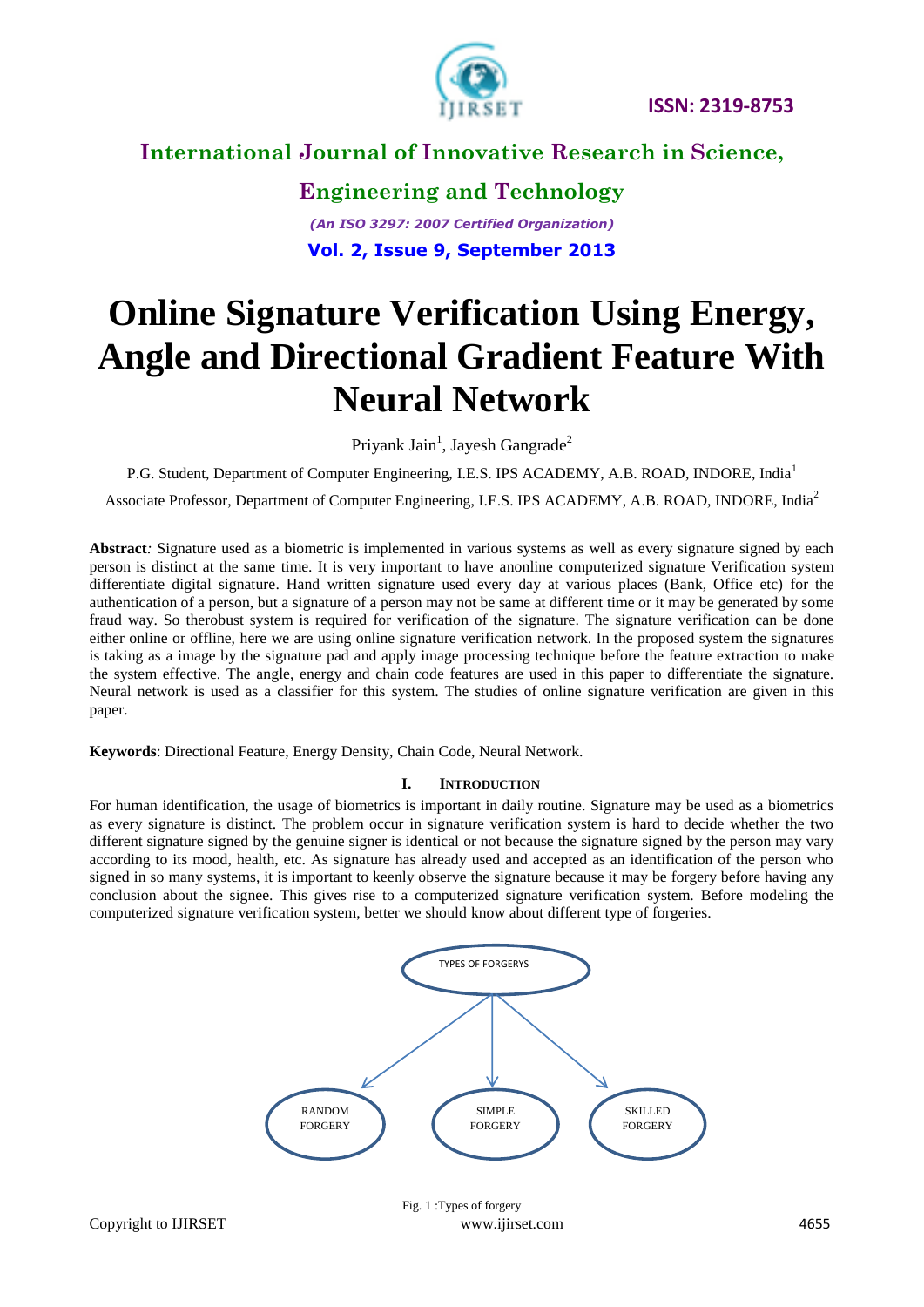

### **Engineering and Technology**

*(An ISO 3297: 2007 Certified Organization)* **Vol. 2, Issue 9, September 2013**

- Random forgery: It produced without any knowledge of signature shape or even the signer's name.
- Simple forgery: It is produced by knowing only the name of the signer's but without having any examples of signer's signature style.
- Skilled forgery: It is produced by looking at an original signature sample, attempting to imitate it as closely as possible.

The random & simple forgery is easily detecting but skilled forgery required efforts. So our proposed work is based on skilled forgery.

Types of signature verification system

- a) On-Line or Dynamic Signature Verification system.
- b) Off-Line or Static Signature Verification system.

Off-line verification system requires less hardware and depends upon the static features of signature image. Where as in the On-line system dynamic feature are taken into consideration, which include the time when stylus is in and out of the contact with the paper, the total time taken to make signature and the position where the stylus is raised from and lowered onto the paper, number of break points, maximum/minimum pressure of stylus contact, speed etc.

#### **Signature Characteristics:**

The system used for analysis of signature must use the concepts of image processing. Most probable, it is possible that the signature of a signer varied for every sign but there must be some unique characteristic to identify the signature so that it can be used as biometrics. Some essential characteristics are listed below:

- a) Invariant: It should be constant over a long period of time.
- b) Singular: It must be unique to the individual.
- c) Imitable: It must be irreproducible by other means.
- d) Reducible and comparable: It should be capable of being reduced to a format that is easy to handle and digitally comparable to others.

### **II. BRIEF LITERATURE SERVE**

We start discuss an on-line signature verification system based on dynamic time-warping (DTW). The DTW-algorithm originates from the field of speech recognition, and has been applied successfully in the signature verification area more than once. However, until now, few adaptations have been made in order to take the specific characteristics of signature verification into account. By disconnecting the DTW-stage and the feature extraction process we are able to deal efficiently with this extra amount of information [1].Fingerprint verification is one of the most reliable personal identification methods. However, manual fingerprint verification is so tedious, time-consuming, and expensive that it is incapable of meeting today's increasing performance requirements. An automatic fingerprint identification system (AFIS) is widely needed. It plays a very important role in forensic and civilian applications such as criminal identification, access control, and ATM card verification. This paper describes the design and implementation of an online fingerprint verification system [2]. Dynamic signature verification (DSV) uses the behavioral biometrics of a handwritten signature to confirm the identity of a computer user. Signature verification technology requires primarily a digitizing tablet and a special pen connected to the Universal Serial Bus Port (USB port) of a computer. An individual can sign on the digitizing tablet using the special pen regardless of his signature size and position. The signature is characterized as pen-strokes consisting x,ycoordinates and the data will be stored in the signature database [3]. Handwritten signature is one of the most widely used biometric traits for authentication of person as well as document. In this paper we discuss issues regarding off-line signature recognitions. We review existing techniques, their performance and method for feature extraction. We discuss a system designed using cluster based global features which is a Multi algorithmic offline signature recognition system [4]. In offline signature verification system dynamic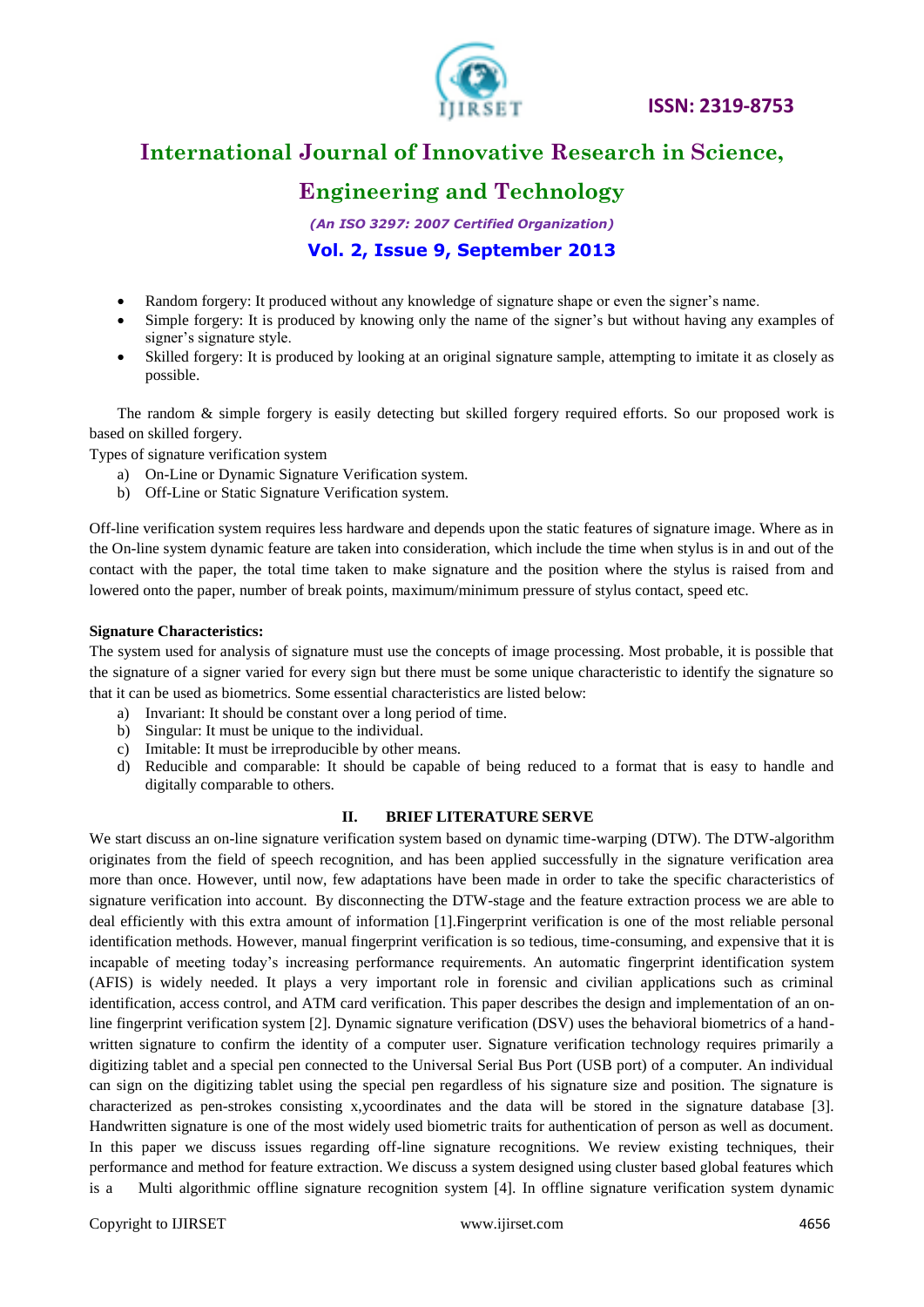

**ISSN: 2319-8753** 

### **International Journal of Innovative Research in Science,**

### **Engineering and Technology**

*(An ISO 3297: 2007 Certified Organization)* **Vol. 2, Issue 9, September 2013**

features are not available obviously, but one can use a signature as an image and apply image processing techniques to make an effective offline signature verification system. Author proposes a intelligent network used directional feature and energy density both as inputs to the same network and classifies the signature. Neural network is used as a classifier for this system [5]. In case of offline signature verification system dynamic features are not included obviously, but we can use a signature as an image and apply image processing techniques to make an effective offline signature verification system. Author wants to illustrate two techniques reviewed by him on Offline signature Verification. Those techniques are mixed of Energy with Angle and Energy with Chain Code [6]. Algorithm for verification of signatures written on a pen-input table. The algorithm is based on a neural network, called a "Siamese" neural network. Signature used as a biometric is implementation in various systems as well as every signature signed by each person is distinct at same time. So it is very important to have a computerized signature verification system [7]. This papers presents DWT based Off-line Signature Verification using Angular Features (DOSVAF). The signature is resized and Discrete Wavelet Transform (DWT) is applied to get four bands. The approximation band is considered and skeletonized. The exact signature area is cropped and resized so that the fair comparison is made among the signatures to produce better result. The angular features are extracted by dividing the signature image into number of blocks. The angular features of database and test signature are compared using distance metric. It is found that the values of FAR and FRR at optimal threshold are better compared to that of existing methods [8]. Dynamic on-line signatureverification system is a need of our present condition. The effectiveness of any on-line signature verification system depends mainly on the robustness of the dynamic features use in the system. Inability to extract highly discriminative dynamic features from signature has been contributing to higher verification error-rates. On-line signature verification experiments are conducted on seven dynamic signature features extracted from signature trajectories. Three features are found to be highly discriminative in comparison with others [9].There are many techniques have been reported for handwriting-based writer identification. The majority of techniques assume that the written text is fixed (e.g., in signature verification). In this paper we attempt to eliminate this assumption by presenting a novel algorithm for automatic text-independent writer identification. Given that the handwriting of different people is often visually distinctive, we take a global approach based on texture analysis, where each writer's handwriting is regarded as a different texture [10].Algorithms for extracting global geometric and local grid features of signature images were developed. These features were combined to build a multi-scale verification function. This multi-scale verification function was evaluated using statistical procedures. Results indicated that the multi-scale verification function yielded a lower verification error rate and higher reliability than the single-scale verification function using either global geometric or local grid feature representation [11].

### **III. PROPOSED METHODOLOGY**

We are proposing a network with mixed feature among energy density,angle and directional feature. With this study we come to a final solution with high accuracy and less time consuming.The design of the proposed system is divided into five parts.

### **Data generation:**

The signature database will consists of number of scanned signature images, 8-bit gray-scale. They will organize into 10 sets, and each set corresponds to one signature enrollment. There will be 50 genuine and 50 forgery signatures in a set. Each volunteer will be asked to sign his or her own signatures on a white paper 24 times. After this process had been done, we will invite some people who are good at imitating other's handwritings to generate forgery.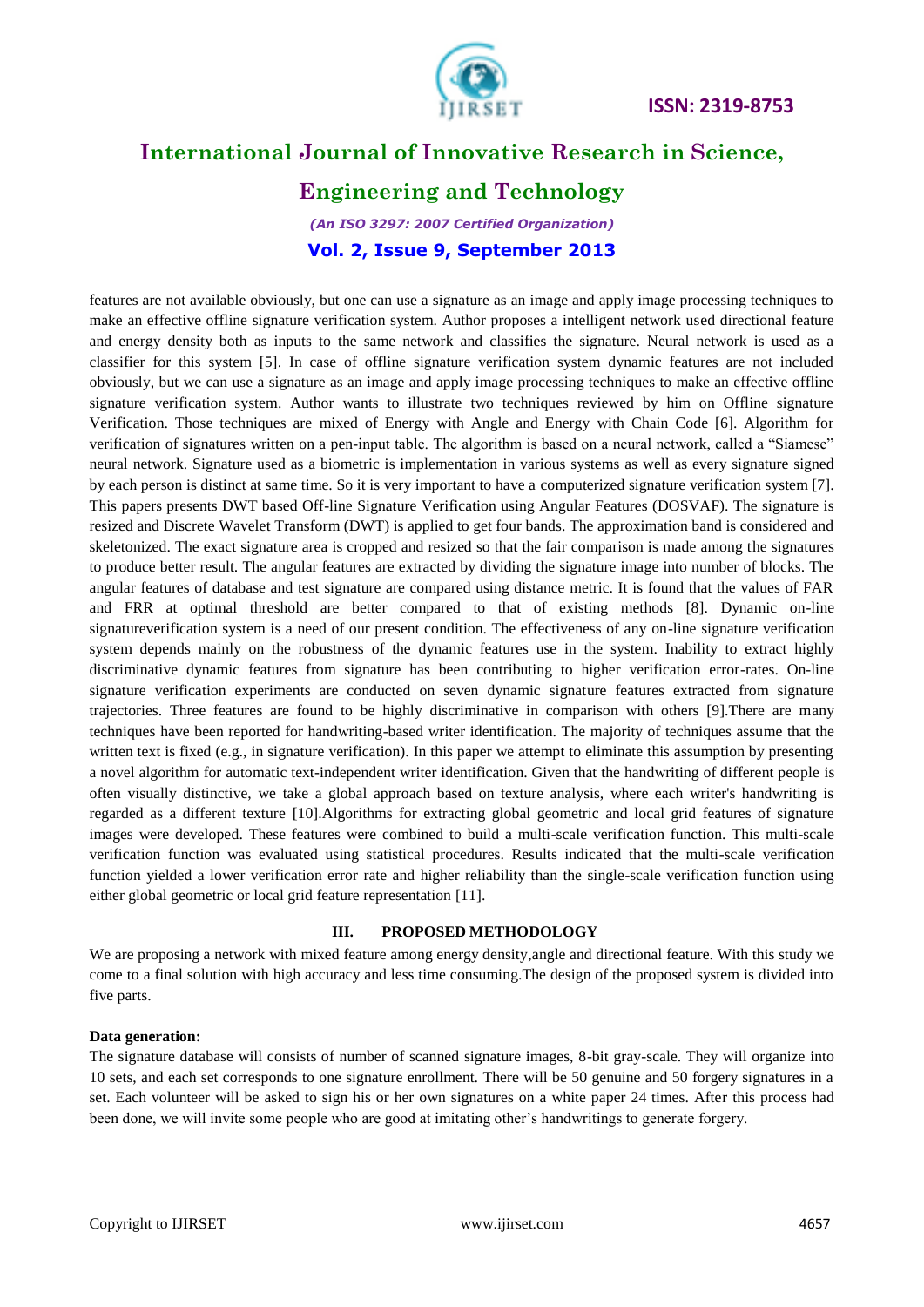

### **Engineering and Technology**

*(An ISO 3297: 2007 Certified Organization)* **Vol. 2, Issue 9, September 2013**



Fig. 2:Data generation optical pad

### **Pre-Processing:**

Any image-processing application suffers from noise like touching line segments, isolated pixels and smeared images. This noise may cause severe distortions in the digital image and hence ambiguous features and a correspondingly poor recognition and verification rate. Therefore, a preprocessor is used to remove noise. Preprocessing techniques eliminate much of the variability of signature data. Before processing the image for feature extracting some preprocessing algorithms are applied on the scanned image like Binarization, Denoising, Thinning algorithm because thin image required less storage memory as compared to original image also skew removal.

### **Feature Extraction:**

The choice of a powerful set of features is crucial in signature verification systems. In our system, we use Energy, Angle and chain code features. The detail description features are as follows.

### **Energy Density:**

In this method, two features are used for training. Aspect ratio is used as a global feature and energy density is used as local feature. Aspect ratio is the ratio of Height (maximum vertical distance) to length (maximum horizontal distance) of the signature. We have calculated it after skew removal. Energy density is defined as the total energy present in each segment.

### **Angle:**

In this method first the Pre-processing image is resized and partitioned into four portion or cell using the equal horizontal method after that each partition(cell) are divided in to 3 row and 3 column of equal size so we have total nine sub cell of each cell. Now consider the sub cell one by one and calculate the angle of each with pixels by considering the bottom left corner after that calculate the mean value of the angles this process is repeat for all the sub cells.Once the value of angles for each sub cell is found then calculating the mean value from that to determine the value of angle for that cell or partition. This process is repeat for the reaming three partitions, so at the end we have the angle vector of size  $1*4$ . Which is given as a input to the neural network. For example the data base used consist 100 signature samples. For one sample we have angle vector of size  $1*4$  so for all 100 sample we have feature vector of size 100  $*4$ which is used as a final data base for training the neural network and also for classification.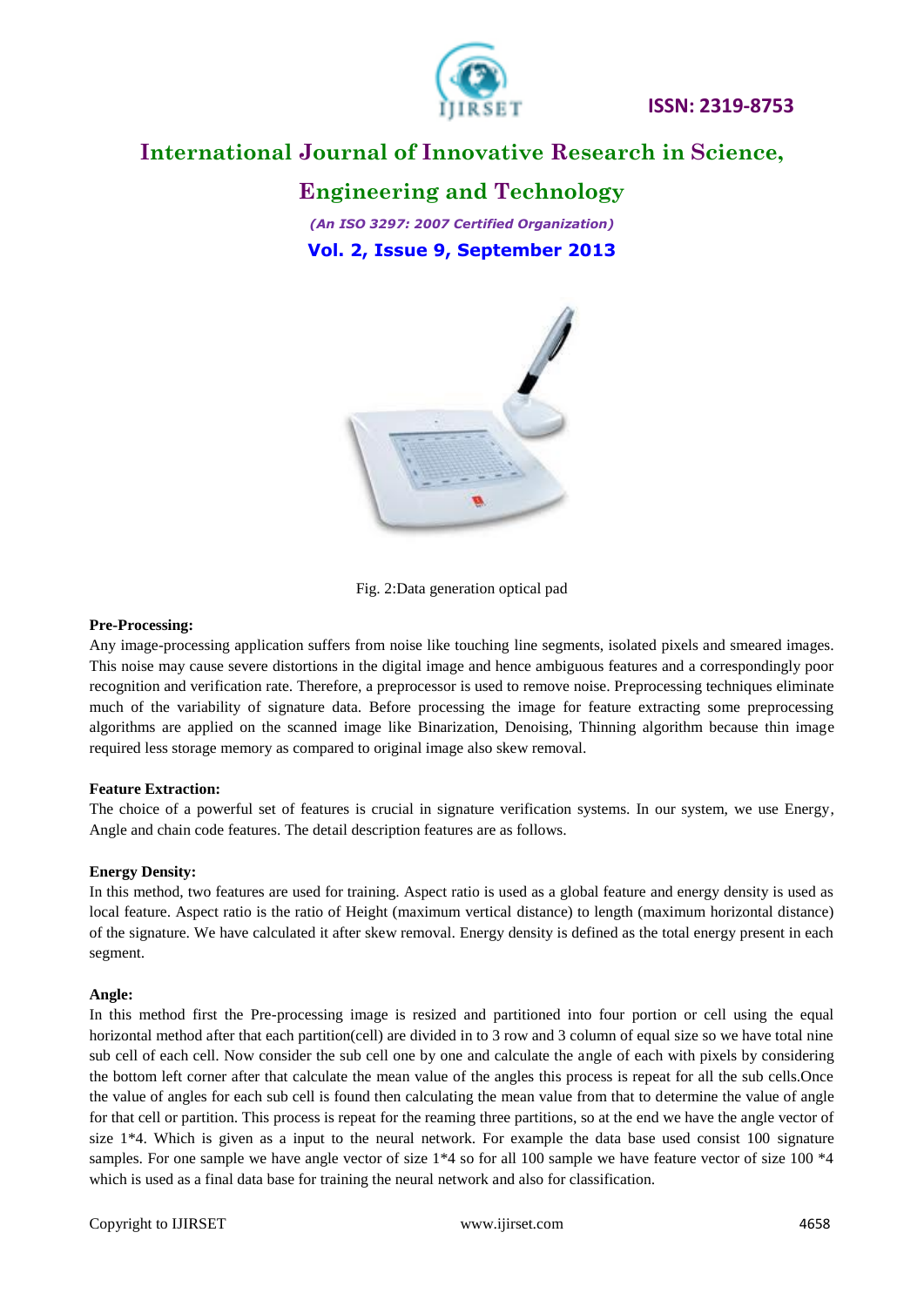

### **Engineering and Technology**

*(An ISO 3297: 2007 Certified Organization)* **Vol. 2, Issue 9, September 2013**



Fig 3: Find the angle and calculate the mean value

#### **Chain codes:**

Chine codes are used to represent a boundary by a connected sequence of straight-line segment of specified length and direction. Typically, this representation is based on 8-connectivity of the segment. The direction of each segment is coded by using a scheme shown in figure 4. Chain codes based on this scheme are referred to as Freeman chain code (Gonzalez and Wintz, 1987).



Fig 4: Direction number for 8-direction chain code



Fig 5: Direction change in a part of a signature